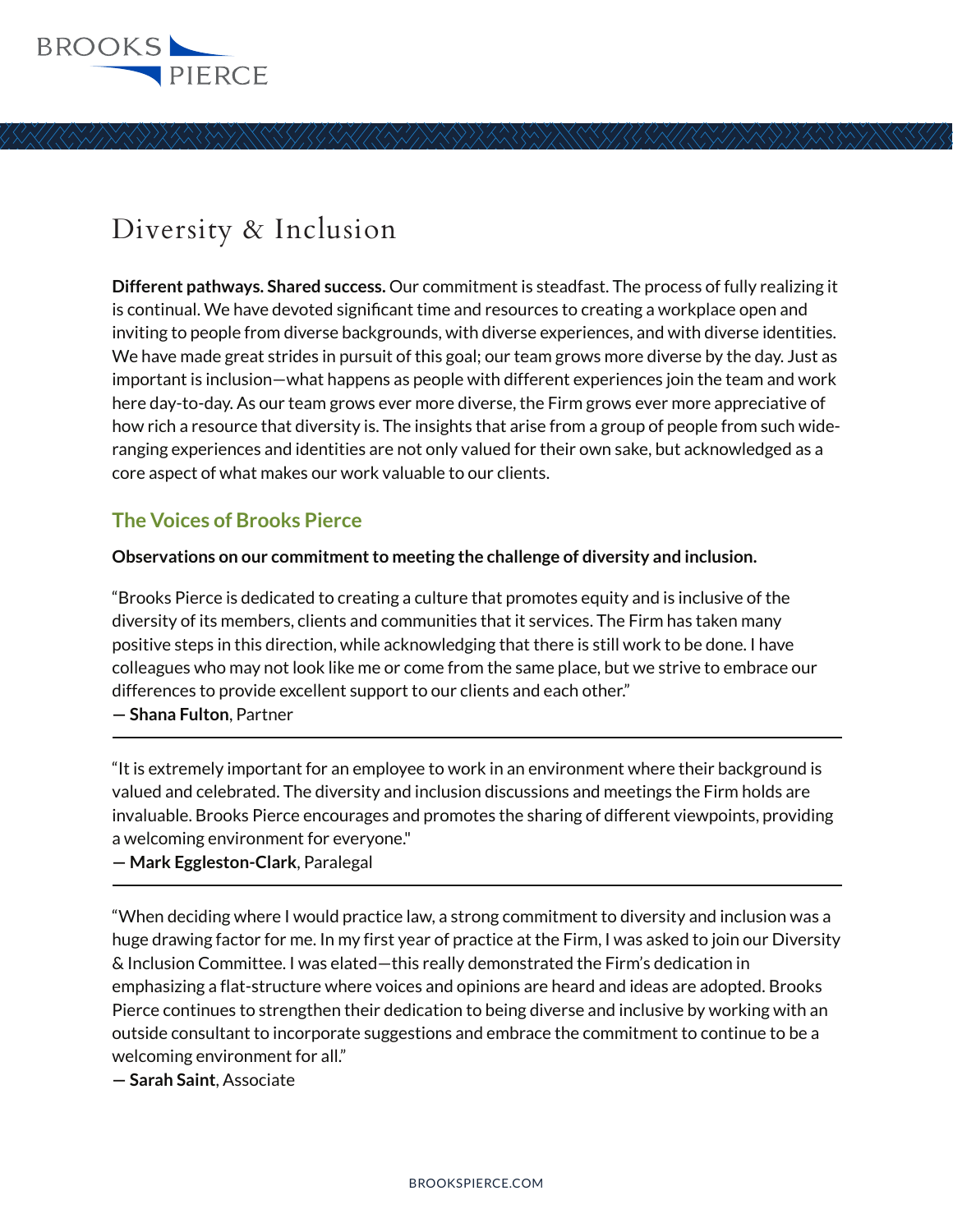

Diversity & Inclusion

## **Diversity and Inclusion Committee**

Our Diversity and Inclusion Committee is focused on dedicating the Firm's energy, effort and resources toward fostering a supportive and inclusive environment for all lawyers and staff. The Committee seeks to evaluate, plan and implement initiatives that will promote diversity within the Firm, as well as in our local and state-wide communities. The Diversity and Inclusion Committee is comprised of members of Firm leadership, partners, associates and staff.

#### **Members:**

Jim Phillips Jr., Committee Chair; Chair, Management Committee Daniel D. Adams Glendolyn Atwater John M. Cross Jr., Chair, Recruiting Committee Mark Davidson Shana L. Fulton Monique Grant Alison Hart Amanda Hawkins Jayant Joshi Kimberly M. Marston Justin N. Outling, Director of Diversity & Inclusion Sarah M. Saint

## **Chief Justice Henry E. Frye Brooks Pierce Diversity Summer Fellowship**

The Justice Henry E. Frye Diversity Fellowship honors Henry Frye, former Chief Justice of the North Carolina Supreme Court and Brooks Pierce attorney. Awarded each year to a Student of Color enrolled in a full-time JD program at an ABA-accredited law school, the fellowship provides the recipient with a \$10,000 scholarship following the completion of the Firm's Summer Program.

## **Firm-Sponsored Programs & Firm Memberships**

Brooks Pierce supports diversity and inclusion efforts in our communities by sponsoring and participating in events, programs and organizations that encourage equal access to justice and advocacy across racial, gender and socioeconomic lines, along with law school programs that are helping to increase the pipeline of diversity into the legal profession. These events and programs include those hosted by the National Conference for Community and Justice, the Guilford County